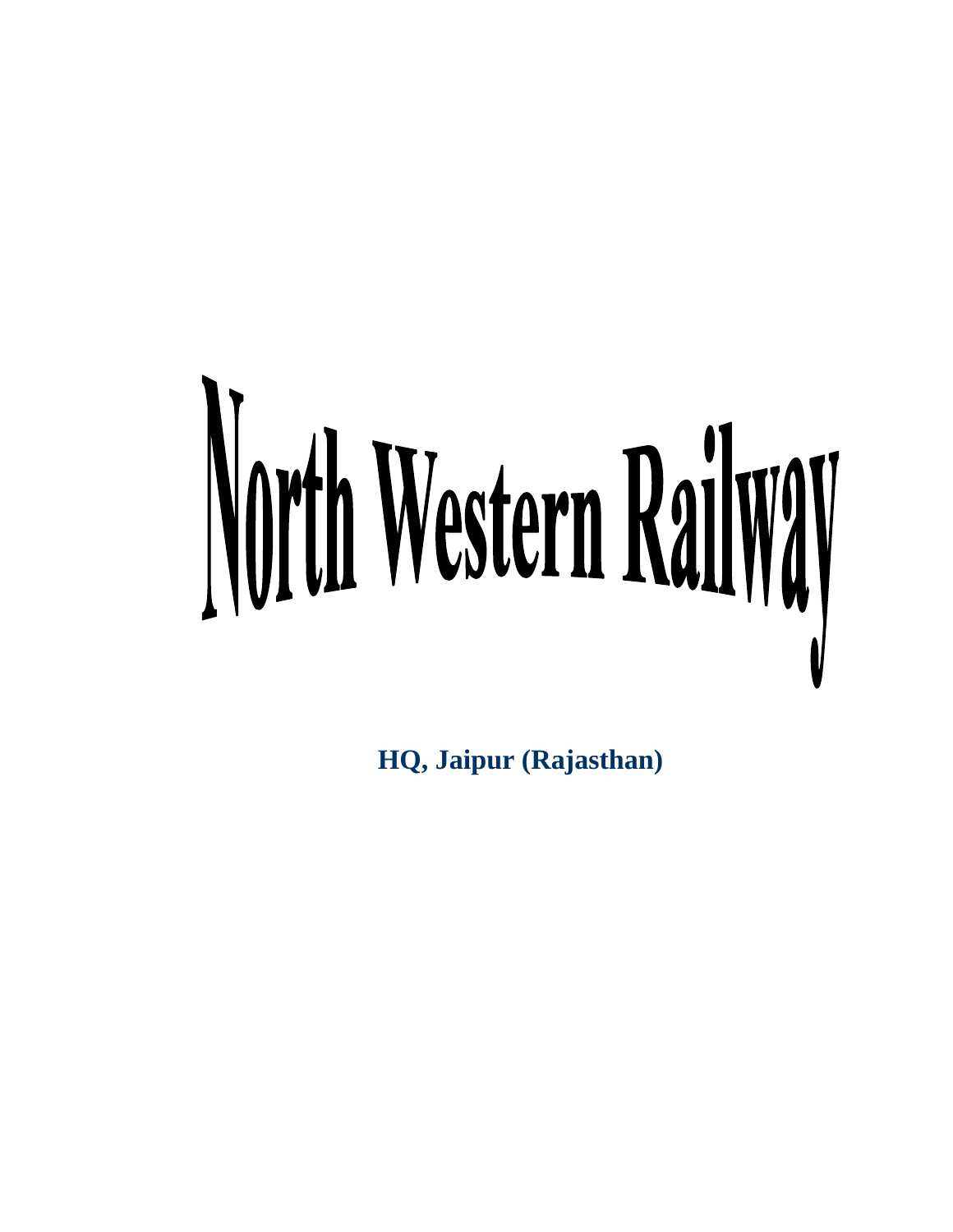#### **Disaster Management Manual for Railway Workers**

**1. Disaster Preparedness:** 

**Introduction:** 

**In 1990 WHO had given the call to member nations to meet disasters.** 

**It focused on Should disaster strike Be prepared which is very relevant in the present context. The MIC leak in Bhopal in 1984 was the greatest man-made disaster in the Indian history. Recently cyclone & earthquake in Gujarat created havoc in 2001 & 2002, how tragic & devastating to human life.** 

**i) Disaster-The term disaster means calamity or sudden or great misfortunes. In other words, disaster is an event or series of events that seriously disrupt normal activities occurring on a scale sufficient to require outside assistance.** 

**Whenever disaster strike, they do not discriminate between men and women, poor or rich, young or old. They do not wait; they simply come, kill and destroy the property. When these strike, the communities are first to react irrespective to cast, culture and religion.** 

**Type of disaster:** 

**(a) Natural Disasters-Earthquakes, landslides, floods, cyclone, drought etc.** 

**(b) Man-made disaster-Fire, explosion, biological & chemical poisoning, vehicular accidents like that of plane, ship, train etc.** 

**Disaster is not only a surgical problem but also a medical & public health problem.** 

**ii) Accident-It is defined as unexpected, unplanned occurrence which may involve injury. Another definition of accident is that occurrence in a sequence of events which usually produces unintended injury, death or property damage.** 

**Type of accident:** 

**(a)** *Road accidents***-It accounts for 2.5% of total deaths.** 

**(b)** *Domestic accidents***-In accident that takes place at home example burns, positioning, falls, drowning etc.** 

**(c)** *Railway accident***-Railway accident is an occurrence, in the course of working a railway, which does or may effect the safety of the railway, its engine, rolling stock, permanent way,**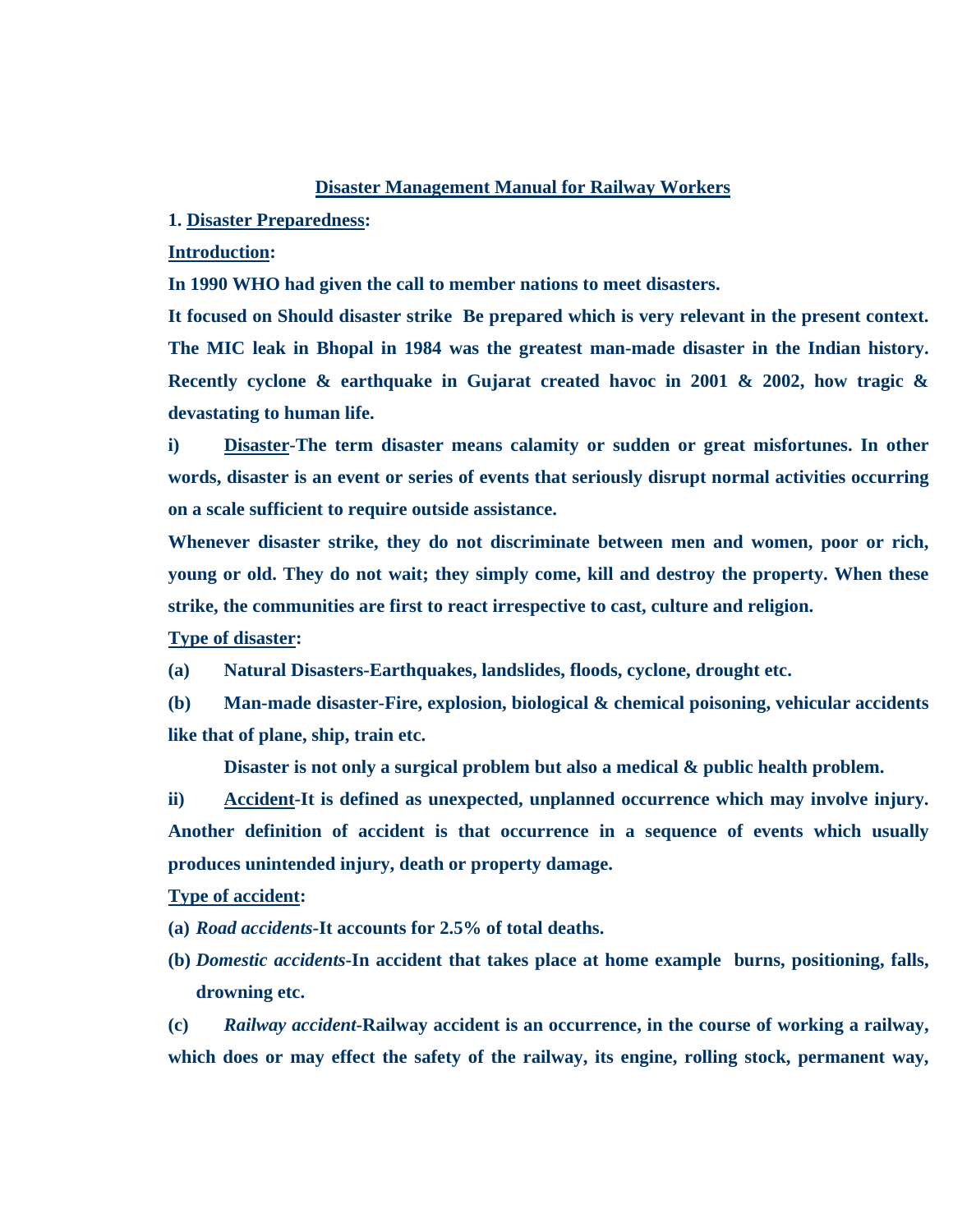**works, passengers or servants or which affects the safety of others or which does or may cause delay to trains or lost to the railway.** 

**Occurrence outside the railway limits threatening the safety of the line or trains should also be reported as accident e.g. floods out side railway limits.** 

**(d***) Serious accident* **- It is an accident, which occurs in the cause of working of railway and is accompanied by or is of a nature usually accompanied by loss of human life or grievous heart or severe damage to property or serious interruption to traffic.** 

**Train accidents-It is an accident involving a train which may be a set of vehicles empty or loaded, worked by a locomotive or any other self propelled unit, or rail motor vehicles, or a single rail motor vehicle, empty or carrying passengers, live-stock, parcel or goods when running under a particular number or a distance name from a fixed point of departure to a fixed destination.** 

**It envelops a wide spectrum of occurrences or consequences not necessarily leading to a mishap. Failure of railway equipments is also treated as technical and potential accident.** 

**- A consequential train accidents include collision, derailment, fire etc.** 

**- Indicative accidents include breach of block rules, averted collision, train passing signal at danger etc.** 

#### **Classification of accidents:**

**With a view to assess the relief needs/mode of rescue.** 

**Railway accidents can be categorized into different levels best on severity of accident/disaster.** 

- **(a) Accidents/Natural calamity of a magnitude, which can be managed by the concerned divisional authority.**
- **(b) Accidents in which assistance is required from neighboring divisions and can be managed by the zonal railways.**

**(c) Magnitude of disaster is so-severe that scale of causalities to be treated as national level disaster and require active involvement of multiple agencies viz. the Central Government (e.g. Ministry of Railways and other concerned Ministries). In such a disaster involvement of Railway Board will be necessary in managing rescue, relief and restoration.** 

**Gradation of accidents:** 

**(i)Minor (ii) Medium (iii) Major (iv) Disaster of great magnitude.** 

**Classification of injuries:**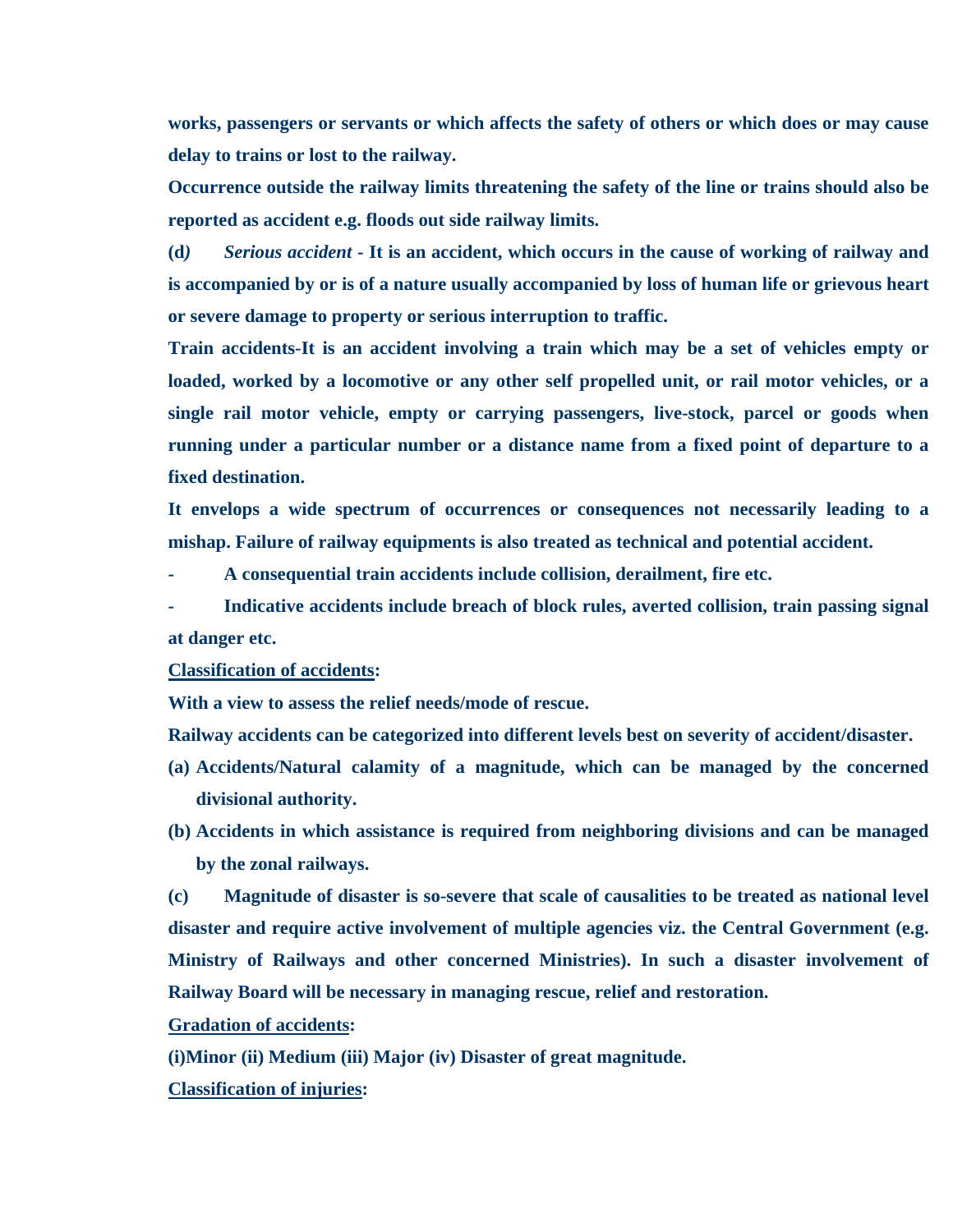**A. Grievous: (i)Emasculation. (ii)Permanent loss of sight of either eye. (iii)Permanent privation of the hearing of either ear. (iv)Privation of any part of a joint. (v)Destruction or permanent impairing of the powers of any joint. (vi)Permanent disfiguration of the head or face. (vii) Fracture or dislocation of a bone or tooth. (viii) Any hurt which endangers life, or which causes the sufferer to be during the space of 20 days in severe badly pain or unable to follow his ordinary pursuits.** 

**B. Simple: Simple injuries are other than those defined above.** 

**2. Disaster Management Plan:** 

**Principals- The following principals should be considered before writing a disaster management plan:** 

**i) Simple to be understood by everyone.** 

**ii) Flexible to fit different types of disasters.** 

**iii) Adoptable for all hours.** 

**iv) Clear & concise.** 

**v) Rehearsed before implementation & updated according to experience gained.** 

**vi) Priority in order to manage emergencies & mass casualties should be well defined.** 

**Disaster preparedness-It is a programme of long term development activities whose goals are to strengthen the overall capacity and capability of railway to manage efficiently all type of emergencies and bring about and orderly transition from relieve through recovery and back to sustain development.** 

**Objective of disaster preparedness:** 

**To ensure-** 

- **Appropriate systems.**
- **Procedures.**
- **Resources are placed at a place to provide prompt effective assistance to victims.**
- **Facilitating relief measures and rehabilitation of services.**

# **Policy development:**

**It is the formal statement of a course of action. Policy is strategic in nature and performs the following functions -** 

- **Establishing long-term goals.**
- **Assign responsibilities for achieving goals.**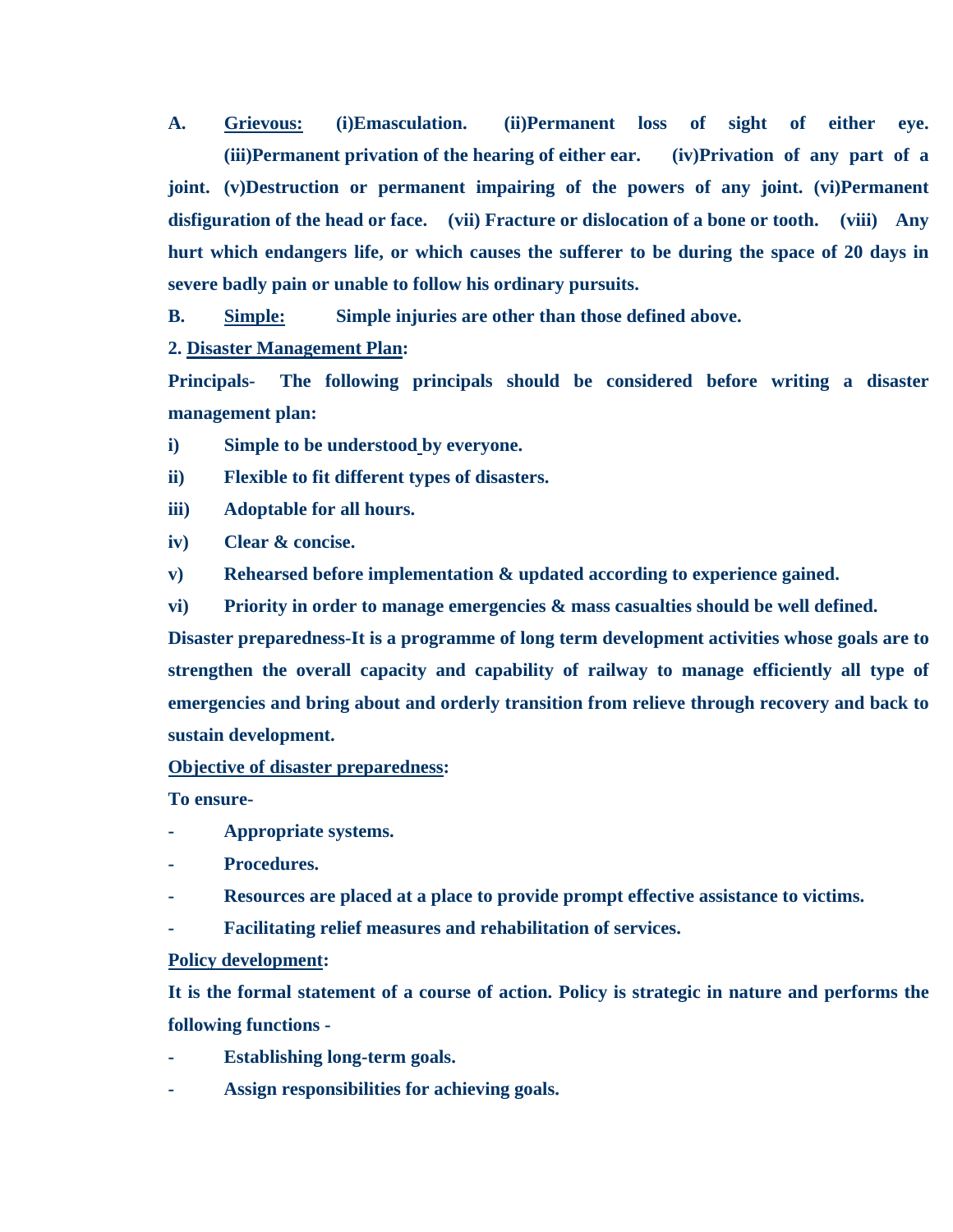- **Establishing recommended work practice.**
- **Determine criteria for decision making.**
- The form of emergency preparedness policy varies from railway to railway.

**Following six sectors are required for response and recovery strategies-** 

- **Communication.**
- **Health.**
- **Security and Police.**
- **Search and rescue.**
- **Transport.**
- **Social Welfare.**

# **3. Policy in case of a disaster because of railway accident:**

# **Policy:**

**The general policy in case of Railway accidents in which casualties occur is that rapid evacuation after rendering immediate & necessary first-aid treatment and removal of injured passengers to the nearest railway or non-railway hospitals by first means of transport so that timely necessary medical aid may be rendered.** 

# **Objective:**

- **(i) Save human life.**
- **(ii) Protect property.**
- **(iii) Ascertain cause of accident**
- **(iv) Restoration.**

# **4. Preparedness & Response for Prevention of disaster:**

# **Pre-planning:**

 **No one can have all the resources at various stages of different type of disasters. Therefore, resource inventories involving Railway, Civil, Private sector, non-government sector, voluntary agencies and even public is of paramount importance. The success of disaster management depends on optimum utilization & coordination of available resources. Disaster preparedness is directly related to many important policies, organizational and operational matters, which affects the preparedness level and efficient response.** 

# **Database updating:**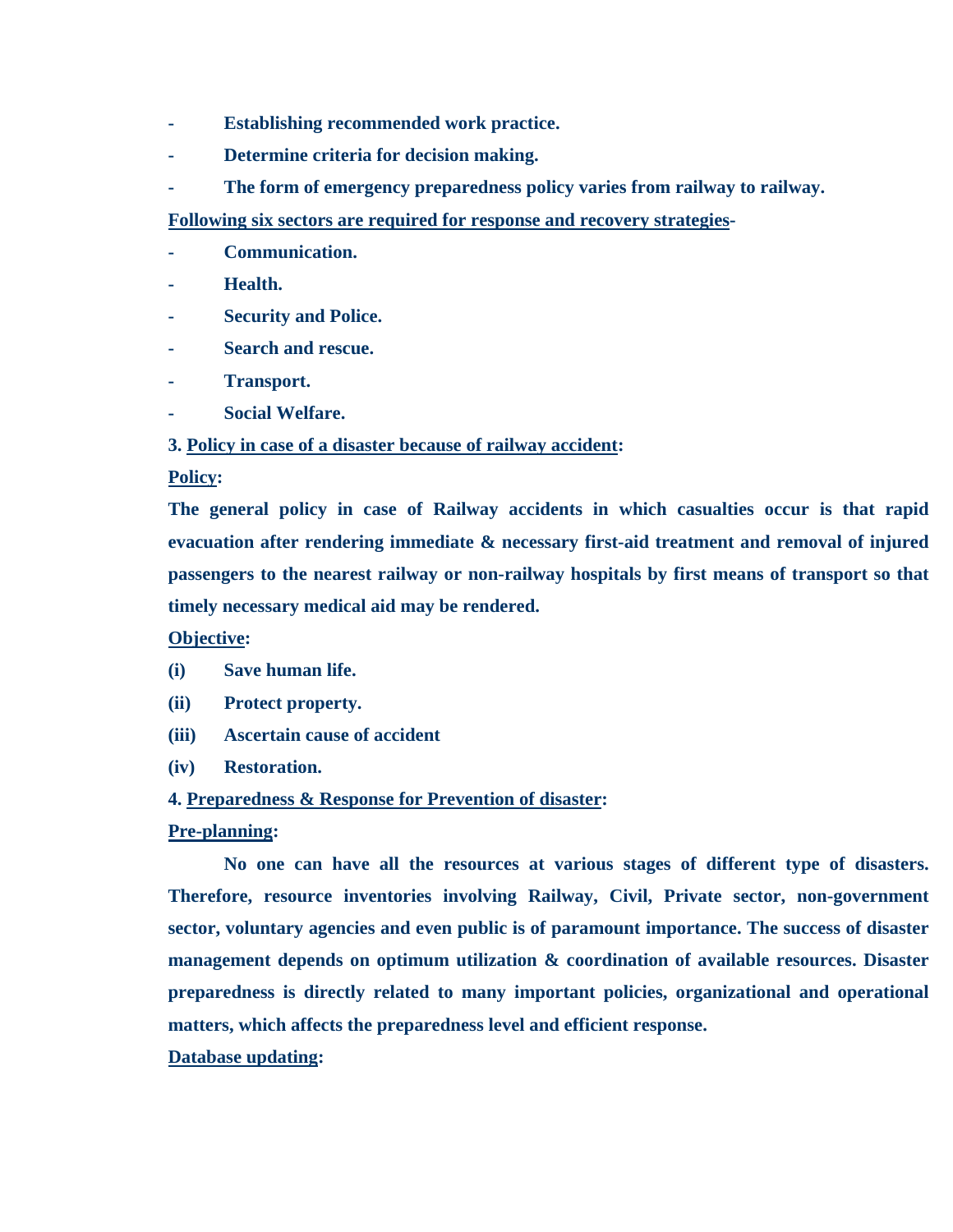**Details of local resources easy, local doctors & hospitals, defense establishments, communication establishment, transportation agencies, fire brigade, civil administration & NGOs.** 

**Training:** 

 **Training and education are very important aspect of disaster management. Disaster prevention, preparedness & response require close collaboration of diversity of people & organization. It requires managerial, technical & coordination skills of different persons. So training should be imparted through institutionalized training centers.** 

**Public awareness & education:** 

 **The object is to create a partnership between Rly, Govt and people so that disaster preparedness is recognized as a joint responsibility.** 

**Displaying of guidelines in coaches for taking suitable precaution & actions in case of accidents in order to save human life.** 

**Rendering of first aid to injure by qualified persons present in the train or at accident site.** 

**Transportation of injured persons by local civilians to nearby hospitals.** 

**Disaster Drills:** 

**To test the readiness & quick turnout of ARMV & ART periodical & regular mock drills should be ensured.** 

#### **Accident Drill:**

 **As in real emergency the train along with necessary staff should be turned out promptly & safely within prescribed time. An officer of Transportation or Mechanical Department should supervise the drill. These should be organized once in two months in rotation so that every ARMV is covered except any relief train /ARMV that actually turned out in a particular month in connection with an accident.** 

**Periodical inspection of ARMV:** 

 **Railway doctor should carry out periodical inspection of ARMV every month & a report should be submitted to CMS/MS who will exercise supervisory check to see that contents have been inspected and are in good condition as per schedule. In addition to it, Supervisory check of ARMV should be made once in three**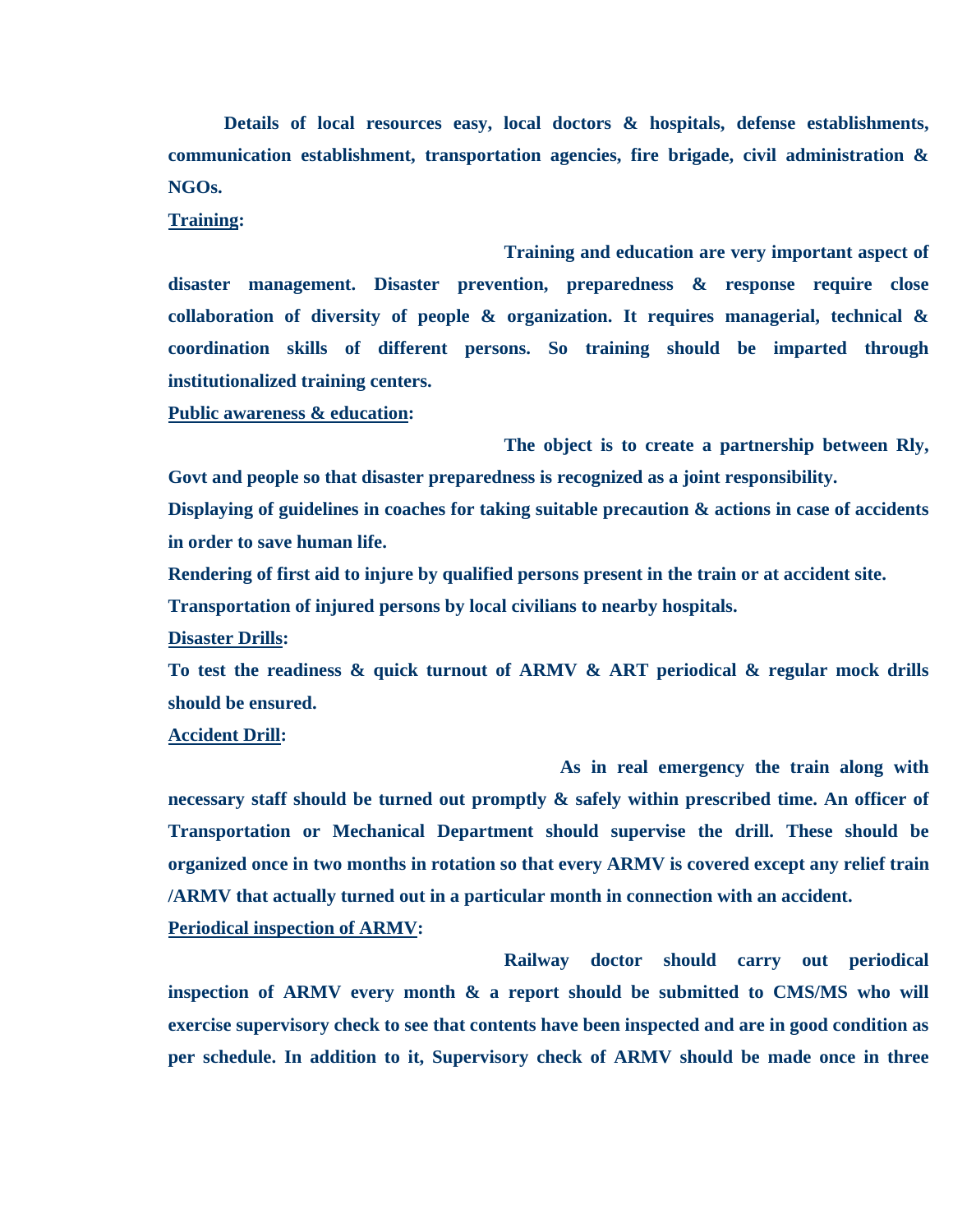**months by Div. In-charge. Complete team should do periodical inspection once every three months.** 

**The inspecting doctor will make entries in the inspection book provided with ARMV & should sign the entries with date.** 

**The inspecting doctor will carry out inspection of the following items:** 

- **a. Drugs & injections No expired drugs.**
- **b. Equipments Every equipment is in working order.**
- **c. Rubber items Preserved properly.**
- **d. Metal articles Well polished.**
- **e. Efficacy of adhesives & elastic plasters.**
- **f. Petromax, stores should be in working order.**
- **g. Stretchers, folding chairs, tents should be opened & rolled.**
- **h. Blankets, sheets should be exposed to the sun & folded properly with Naphthalene balls & should be kept in the boxes.**
- **i. Use of each item & equipment to be well versed.**
- **j. Ensure availability of updated information of non-railway facilities of whole section in binded form.**

#### **Community Rescue operation:**

**Fear-Fear must be countered by issuing certain information by using mega-mike and loudspeakers and mobilizing volunteers.** 

- **(i) What to do to be safe.**
- **(ii) Information of essential matters easy water, food, shelter etc.**
- **(iii) Where to obtain information of injured persons.**

#### **Panic:**

 **Instructions given over a loudspeaker asking people to be calm, may help to reduce the adverse effect of panic.** 

**Rescue operation-Group of rescue volunteers must be organized to reach to the site of an accident. As soon as rescuers reach on injured person, they should be careful to-** 

- **Maintain respiration, clear the victims air way.**
- Use blankets to prevent catching coal.
- **When lifting the injured persons, movement must be calm and coordinated.**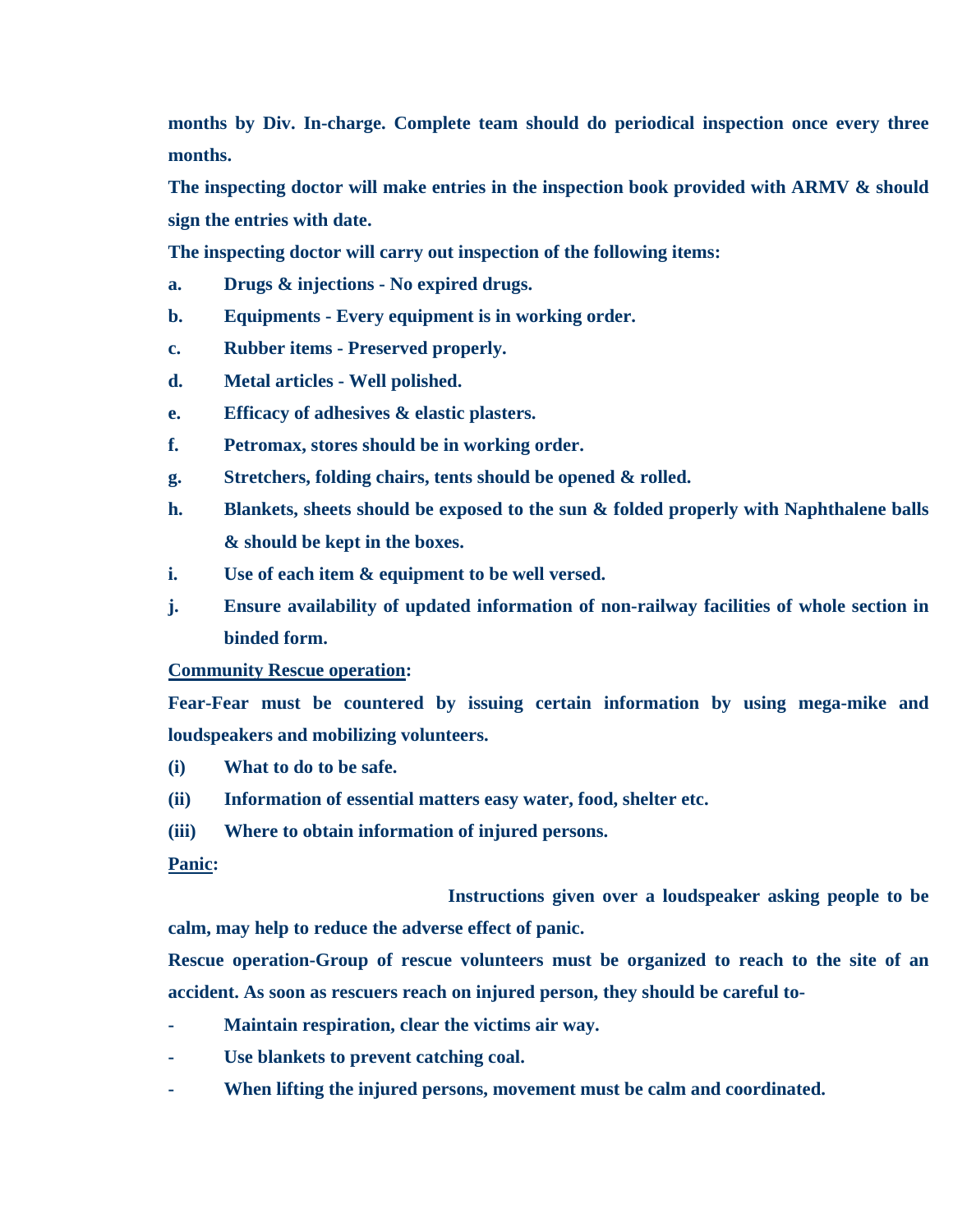- **Carried out in accordance with the instructions of leader.**
- **The injured person must be moved as little as possible.**
- **Victims had, neck and trunk must be kept in same axis.**
- **No stretcher-bearer should walk backwards.**
- **Stretcher must go forward with the patients head foremost, jerkiness must be avoided.**

# **5. Definitions:**

**Railway doctor will mean the following Railway Medical Officers-**

- **1. Chief Medical Superintendent (CMS).**
- **2. Medical Superintendent (MS).**
- **3. Senior Div. Medical Officer (Sr.DMO).**
- **4. Div. Medical Officer (DMO).**
- **5. Asstt. Div. Medical Officer (ADMO).**
- **6. Contract Medical Practioner (CMP).**
- **Team A-means team of doctors & paramedical staff nominated to proceed to accident site by ARMV.**

**Team B-means team of doctors & para-medical staff nominated to work at the Div. Railway Hospital.** 

**Team C-means team of Road Mobile Van.** 

**Leader of the Team - Senior most Railway doctor of the team.** 

**Emergency-A sudden occurrence demanding immediate action that may be due to natural or man-made cause.** 

**Risk-Pay concept used to describe the likelihood of negative consequences.** 

**NGOs-Non-government organizations.** 

**MOU-Memorandum of understanding.** 

**Injured person-A member of the public is to be considered an injured person except when the injuries received are only patty abrasions or bruises of a minor nature.** 

**A railway servant is to be considered in injured person when injured in an accident and prevented from returning to work within 40 hours.** 

# **6. Procedure for Rapid Concentration of Medical Equipments and Staff at the Site of accident: Following points should be covered-**

**1. Advice of accident.**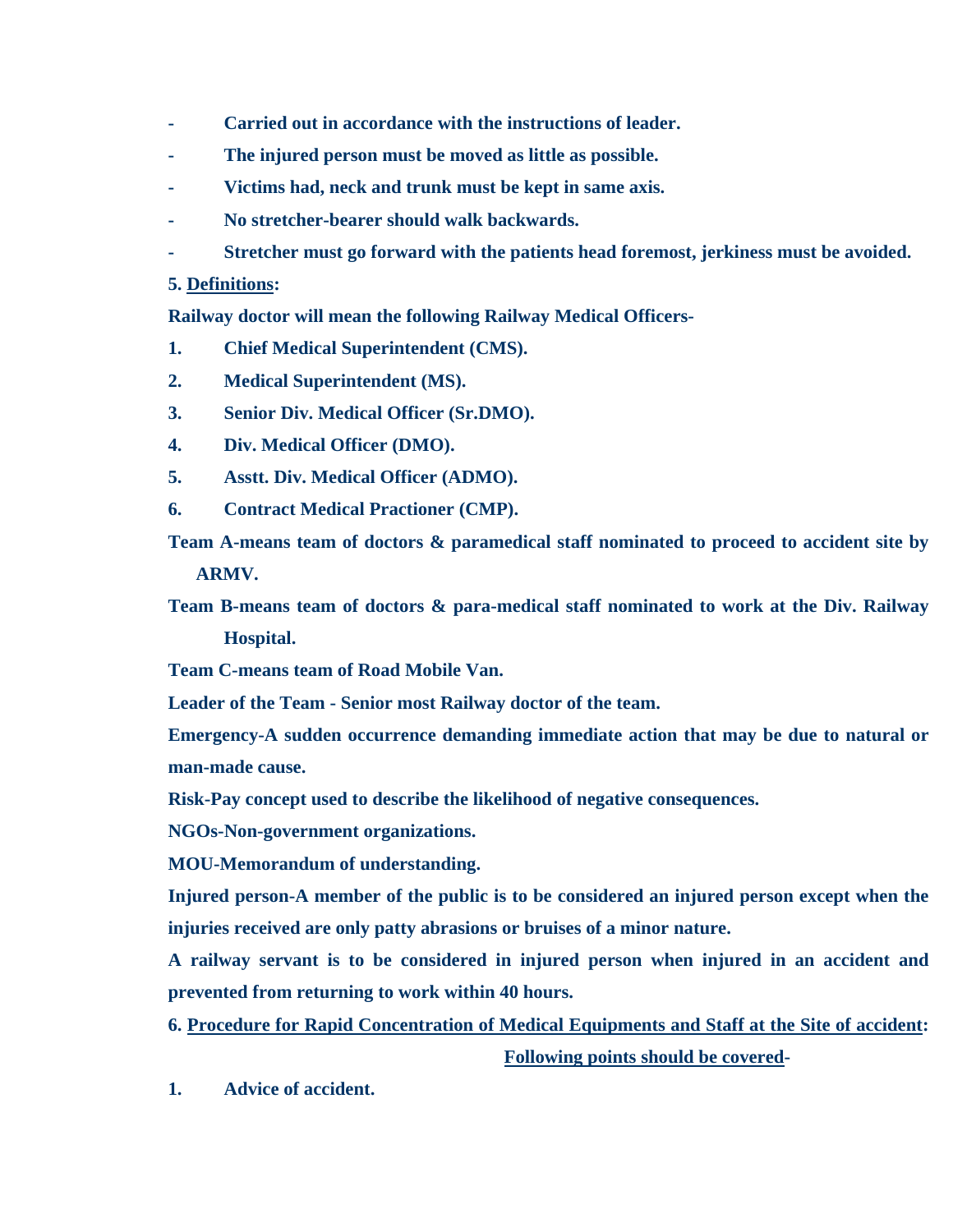- **2. Mobilization of facilities available railway/ non-railway.**
- **3. Medical work at the site.**
- **4. Note taking.**
- **5. Comforts of the injured.**
- **6. Transport of the injured.**

### **Advice of the accident:**

**In case of an accident causing injury to any person, whether passenger, railway servant, trespasser or other, the Railway Medical officer in-charge of both sides of the subsection the sub-section in which the accident has occurred will be advised by the Station Master / Station Supdt. on telephone.** 

- **Station master shall also send telephonic message to the control office for medical assistance.**
- **He shall arrange to send a call to nearby Civil / Private / Military Hospitals & request them to extend medical assistance by the quickest possible means.**
- **An updated list of Railway, private, civil, mission hospitals should be exhibited on a board at the station.** 
	- **(Railway medical officer of the section should periodically inspect the list to ensure that the list has been updated).**
- In case the in-charge of the section is not available then next senior person who may be a **doctor or a pharmacist should take the initiative & should proceed to the site of the accident with all available equipments & the staff by first available means.**

**Action to be taken by Control office:** 

- **i) The control office shall immediately advise by telephone or microwave to Station Master of the station equipped with ARMV scale I & II on either side of the accident to move the equipment to the accident site by first available means. The ARMV should be given absolute priority. The target time is 20 mints during day and 30 mints during night.**
- **ii) The control office shall inform the Railway Medical Officer in-charge and the casualty medical officer and will provide detail of the accident e.g. site of accident, Train no, Time of occurrence of the accident, Nearest Railway station on both side of the accident, Expected number & nature of casualties, Cause of accident etc.**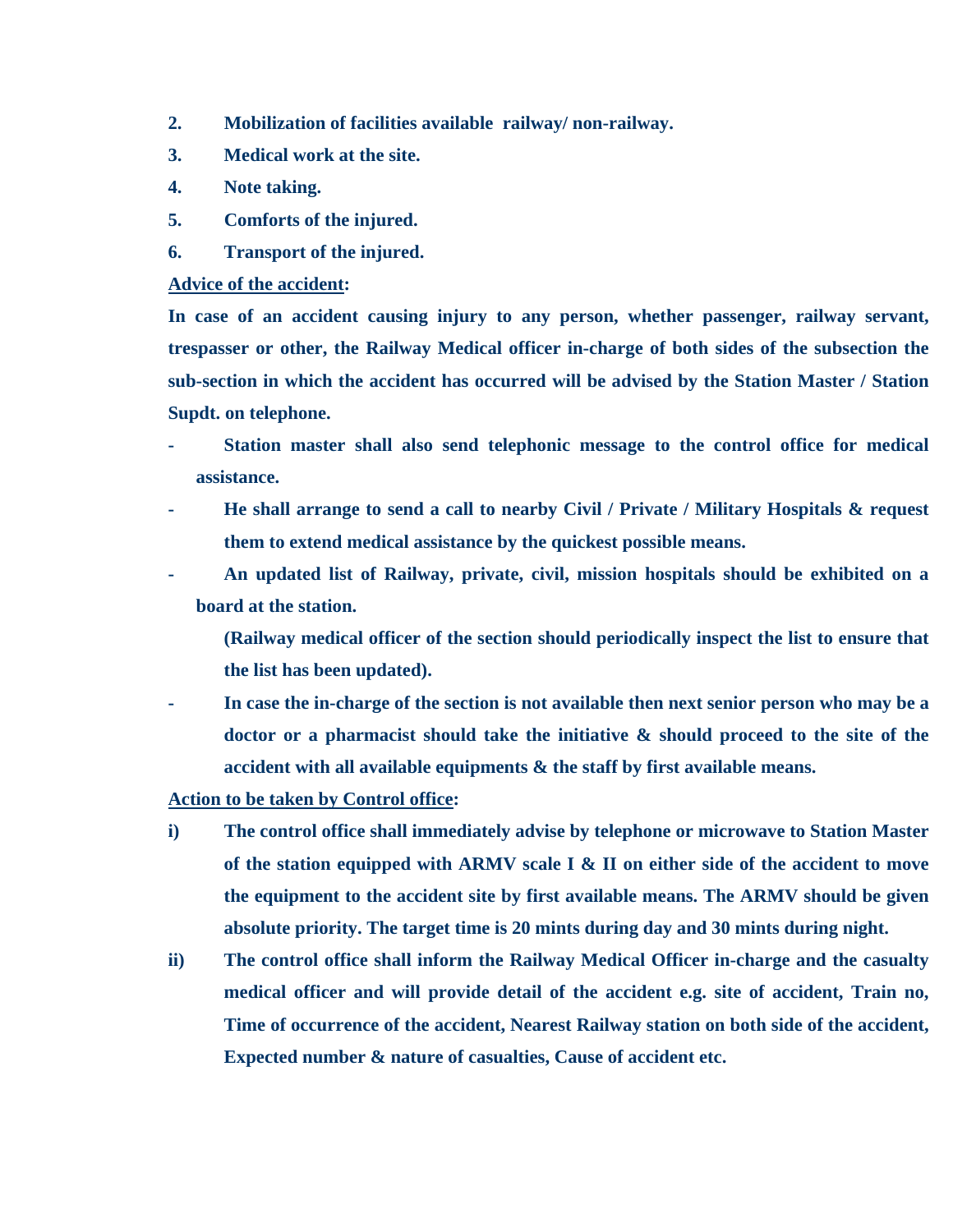- **iii) The control should inform all the staff trained in first aid, who can be conveniently spared and St.John persons, civil defense person who can be of assistance to the medical staff in the clearance & transport of the injured.**
- **iv) The control should immediately advise the senior official of Mechanical Department & Safety Department to give every possible assistance in his effort to arrive at the site of the accident in the shortest possible time & by quickest means of transport.**
- **v) In case number of casualties is more or Division is of the opinion that ARMV of neighboring division can reach the site earlier then request should be made to order ARMV with all available equipments & staff by first available means.**
- **vi) The control shall keep in close touch with the in-charge of Division in order to find out his requirements & shall make necessary arrangements for transportation of injured persons.**

**7. Measures to be taken in the event of an accident / disaster:** 

**In accordance to above policy, following measures are to be taken in the event of an accident /disaster:** 

# **A. i) Action & steps at casualty department of hospital on receipt of First Information from site.**

**On receipt of first information from site through Control room or Station Master, casualty doctor will inform CMS/MS in-charge of the hospital & to all other doctors and Paramedical concerned either by sounding the hooter or by conveying message by telephone. He will also arrange vehicles (e.g. Ambulance, Road mobile van) and POMKA.** 

- **He will keep proper record of the messages of accident received from control office e.g. time of receiving call, name & designation of informing authority, place of accident nearest station on either side, kilometers or pole No., LC gate No., Train No., time of accident, Train Number involved, expected no. of casualties and cause of accident.**
- **He will inform to on duty staff, ARME staff (Team A), medical officer in- charge of ARMV, DMO (G), ANO, Hospital team (Team B) to report to the casualty immediately.**
- With the help of paramedical staff of casualty he will load POMKAs and Boyles **apparatus in the Road Mobile Van (or hired van) /Ambulance for earliest possible movement of Team C (Road mobile team).He will find out the approach road to the site of accident. As soon as leader of Road mobile van reports to the casualty, casualty**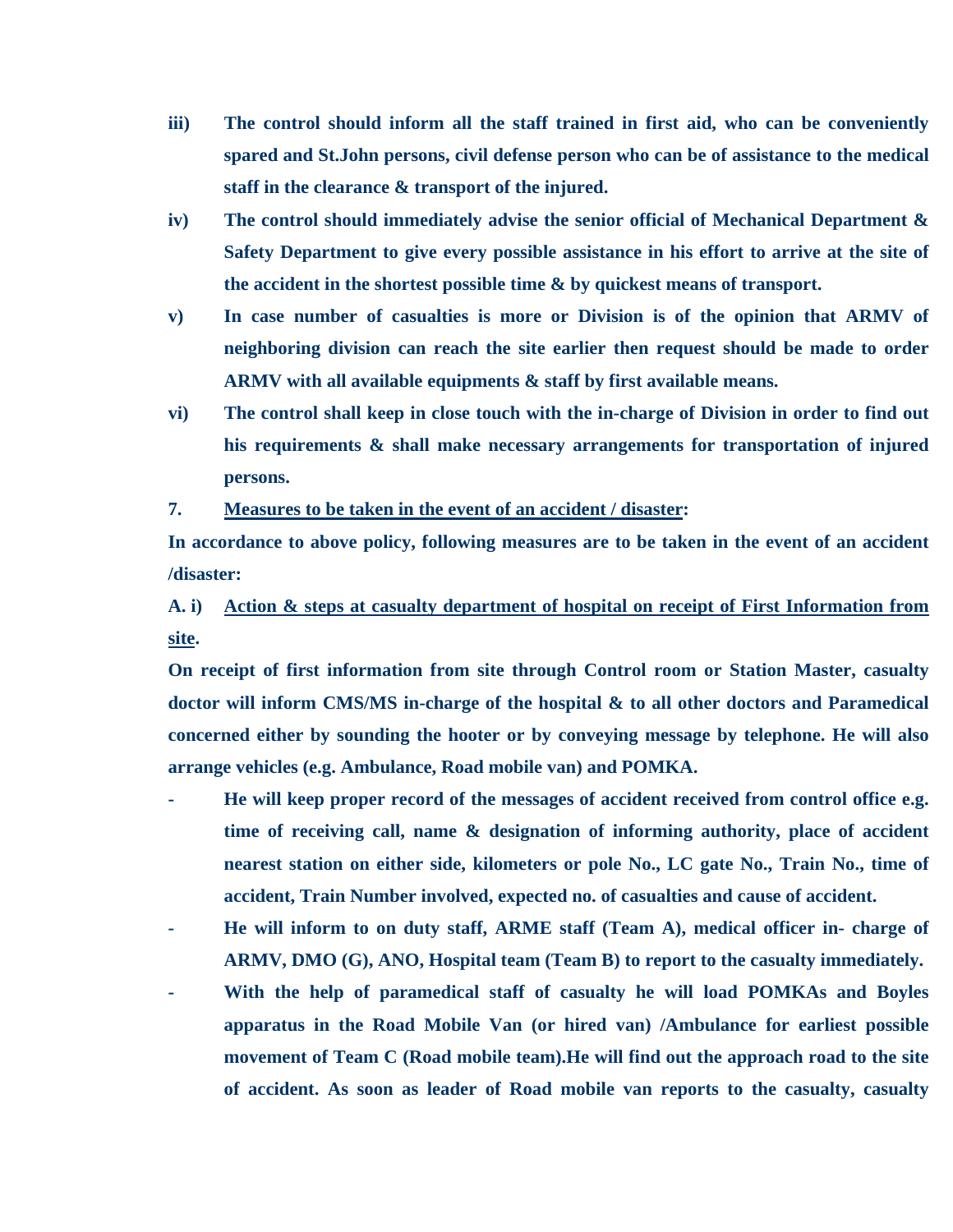**doctor will give him complete feedback and will guide him to move for the accident site. He will note down the departure time of the RMV.** 

- **He will ensure that staff of Team A reported at station within stipulated time and rushed to the site by ARMV. He will record the name of Medical Officers of Team A and also the time of departure of ARMV.**
- **Members of Team B will report to casualty duty doctor and will establish an emergency cell in the hospital.**
- **One doctor will be sent to the control room. He will collect complete information of the accident and will convey it to leader of Team B. He will coordinate between Team A, Team B & Headquarter. He will give first information to HQ.**
- **On arrival of the leader of Team B, he (casualty doctor) will work under his guidance.**
- **ii) Duties of Team B (Hospital Team).**
- **Leader of Team B will contact the local hospitals near the accident site and will request them to provide medical assistance to the victims, using database of the hospitals (Rly/State Govt. /Pvt.) located along the track.**
- **He will inform other neighboring divisions to keep their medical team in readiness so that their services can be availed if needed.**
- **Members of civil defense, St.John ambulance & trained first-aiders must be sent to the accident site.**
- **He will maintain liaison with control room, accident site and zonal headquarters for exchange of information and additional assistance if required at the accident site.**
- **He should also initiate the management of hospital to receive & treat the victims.**
- **a. According to the number of casualties, one or two wards should be kept vacant for admission of the victims.**
- **b. Radiology, laboratory, kitchen should be kept ready.**
- **c. Sufficient stock of emergency medicine, oxygen, I.V.fluids, plaster should be kept to avoid shortage.**
- **d. All paramedical staff should be asked to report at the casualty room & duties should be assigned to them.**
- **iii) Action at Station & enroute to the site.**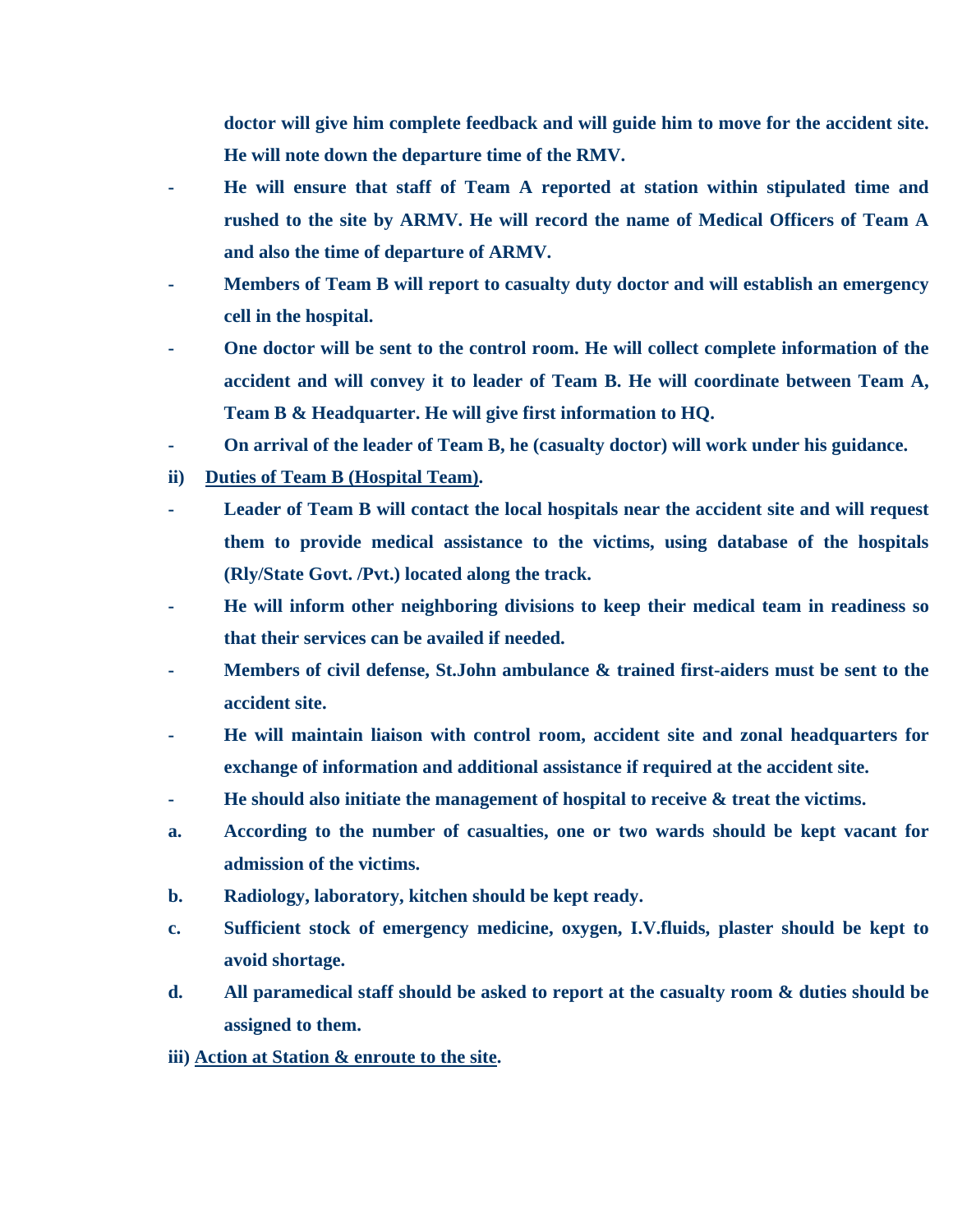- **Leader of Team A will inform SS/ASM on duty regarding readiness of Medical team and will obtain a certificate to this effect. He will ensure timely departure of ARMV.**
- **OT staff will ensure sterilization of instruments.**
- **Leader of Team A will distribute the duties among available doctors:**
- **i) One doctor for Reception Post to prepare list of injured.**
- **ii) One doctor for Resuscitation Post to attend non-surgical serious cases.**
- **iii) One doctor for First-Aid post to provide first-aid treatment.**
- **iv) One doctor to keep record and look after the dead bodies.**
- **v) One doctor in OT of ARME.**
- **vi) AHO/Health Inspector for Comfort post.**
- **vii) One doctor with senior paramedical to visit hospitals where injured passengers have already been shifted.**
- **viii) Rest of the doctors will be involved in rescue operation. Haversack will be distributed among them.**
- **ix) For easy identification Medical& paramedical staff will wear arm bandages.**

# **B. Action at the site of accident:**

# **Principles of Mass Casualty Management-**

- **Doing the best for the most within available resources.**
- **Triage is inescapable throughout the chain of treatment.**
- **Graded care of casualties-**
- **(i) First Aid life saving measures.**
- **(ii) Preparation for evacuation.**
- **(iii) Primary surgery.**
- **(iv) Definitive treatment.**
- **First Aid measures carried out at the earliest assume life saving significance.**
- First Aid at the scene of disaster must be limited to monitoring & restoring vital **function.**
- **Simple & standard therapist principals.**
- **The casualty must be conditioned or treated so that the degree of urgency is lessened.**
- **A reduction in mortality in severely injured can be achieved by early first aid.**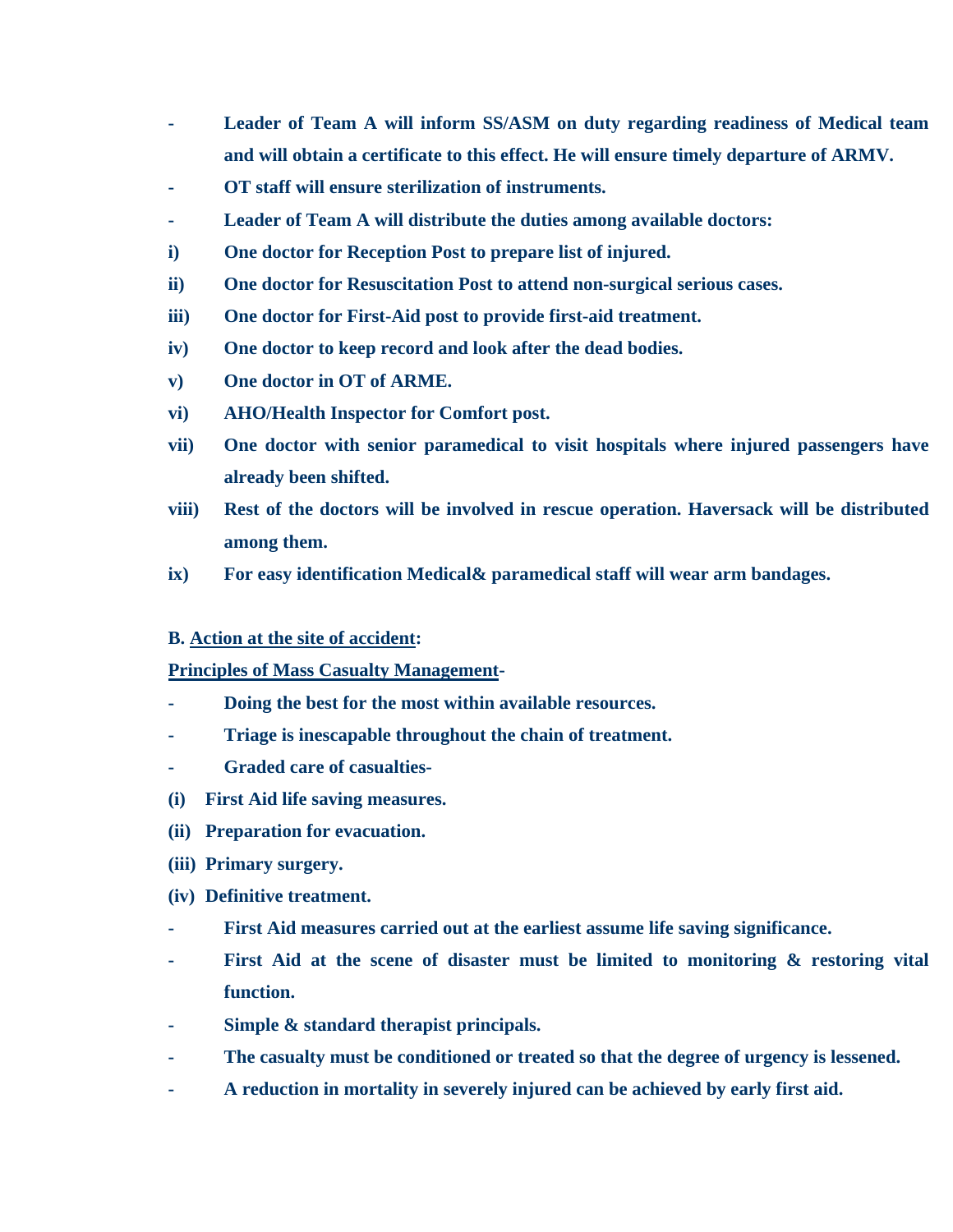**The first aid is usually limited to primary life support measures, the main function of which is maintaining airway breathing & circulation.** 

**Triage - This is a French word used to short out good coffee beans from the inferior ones. The word was first used by Japan in Medical Science at the time of Hiroshima episode and later on picked up by Military Services in USA. It simply means the act of shorting according to quality. It also means the assignment of degree of urgency to decide the order of treatment of wounds, illnesses etc. The Triage Officer nominated should do shorting of cases, assess the degree of urgency and allot the priority of treatment.** 

**Injured persons-Triage Categories:** 

**Plastic tag with serially number should also be tied on left wrist of the injured passenger shifted to railway/non-railway hospital. This serial umber should be same as of list prepared.** 

**Triage category of all patients must be identified with color of the tags.** 

**Priority I - Yellow-Those needs urgent resuscitation and urgent surgery.** 

**Priority II - Red-Those who need urgent surgery.** 

**Priority III - Green-Those who need only first aid.** 

- **C. Priority (of treatment) -The priority should be as under:**
- **(i) Priority I-Those who need urgent resuscitation and urgent surgery.**
- **(ii) Priority II-Those need an urgent surgery.**
- **(iii) Priority III-Those needing first aid only.**

**D. Doctors with their paramedical staff will takeover the charge of their allotted post & the leader will complete the round to assess the situation.** 

**- Leader of the team CMS/ senior most doctor will sit at the control post of the accident site & will coordinate all relief measures.** 

- Leader of the team will establish a communication with leader of Team B available at **Div. Hospital for exchange of information through Railway/BSNL/cell phones.**
- **Leader will also share the information with control room of the division.**

**- Leader will establish contact with in-charges of nearby hospitals (Civil/Pvt.)& will request them to extend their assistance.** 

**(i) Duties of doctors in Reception post.**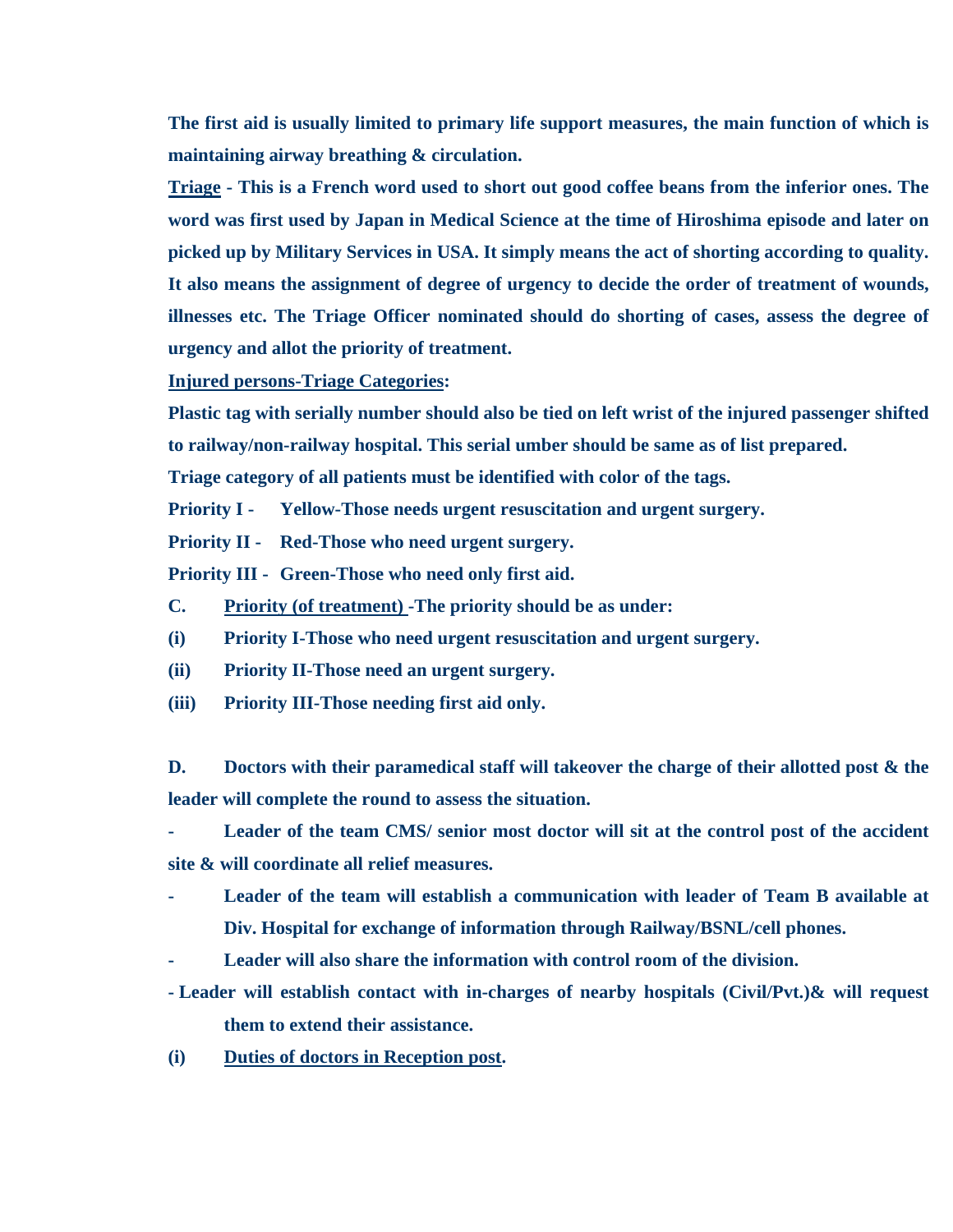- **He will receive all injured cases & will segregate them in different categories e.g. grievous, minor & trivial. Health Inspector/ paramedical staff will help in documentation.**
- **Minor& trivial cases will be diverted to first-aid post.**
- **Serious surgical cases to Surgical post.**
- **Serious Medical cases to Medical post**
- **After resuscitation they will be directed to First Aid post or surgical post for necessary aids.**
- **After completion of work of his post, he will assist in preparation of list of persons injured or dead.**
- **(ii) Duties of doctors of First Aid post.**
- **He will provide first-aid treatment to minor & trivial cases. After documentation injured persons will be shifted to comfort post for further necessary action.**
- **Serious surgical cases directed from surgical post will be shifted to nearby hospital for further treatment.**
- Paramedical staff & St.John ambulance person of First Aid post will provide services **for transportation of serious cases to the ambulances.**
- First-Aid parties should be instructed to tie a plain white label on casualties with a **symbol marked on it in following cases**
- **a. H for severe hemorrhage.**
- **b. T for tourniquet with time.**
- **c. X for penetrating wound of chest & abdomen.**
- **iii) Duties of doctors of Surgical post.**
- **He will attend the cases where immediate surgical intervention is required.**
- **After surgical intervention he will shift the injured persons to the First Aid post for further removal to nearby hospital.**
- **He will mention code on card if some sedation is given or tourniquet is applied.**
- **(iv) Duties of doctors of Medical post.**
- **He will resuscitate all serious medical & surgical cases and after improvement shift the cases to either surgical post where immediate surgical intervention is required or to the First Aid post for documentation and final disposal.**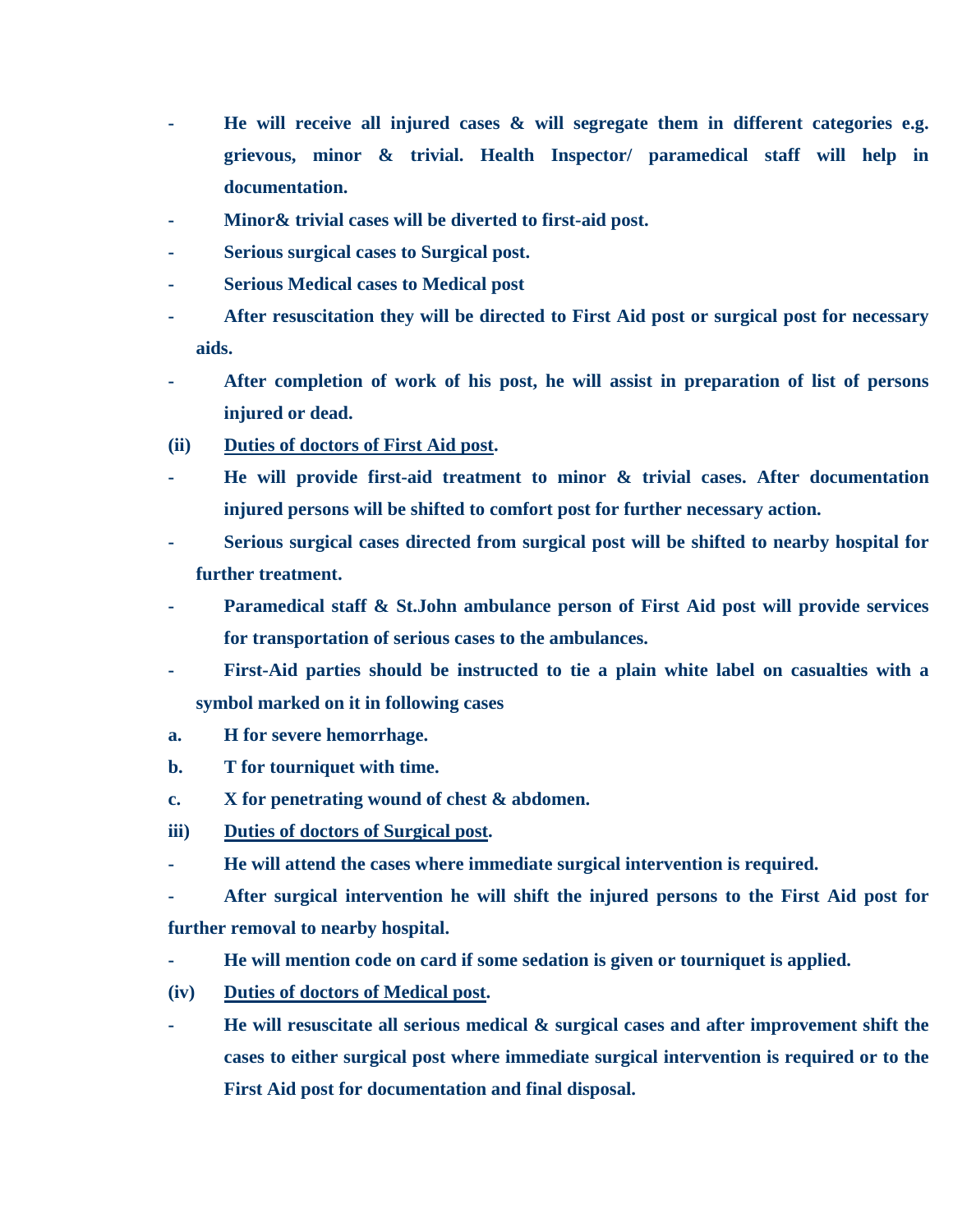**(v.) Duties of doctors in Mortuary post.** 

- **With the help of St.John Ambulance, Civil Defense personnel, Paramedicals dead bodies should be shifted quickly to the nominated place of accident site.**
- **After proper documentation and photography of each dead body (Two photo should be of full body length and two should be close-up of face) the body should be kept in a plastic bag having a labeling system. One plastic tag should be tied to the left wrist with S.No. & information like Date, Name, Age, Sex, Address if any etc.**
- **After this the dead bodies should be handed over to the GRP/Police for necessary action.**
- **For unclaimed dead bodies foldable coffins to be arranged from Divisional hospital on need basis & dead bodies should be shifted with due respect to Divisional hospital for preservation & to keep in A/C mortuary.**
- **He will help in collection of personal belongings of unclaimed bodies & will hand the over to police after completion of formalities.**
- **He will also help to make arrangement for transportation of victims if needed by comfort post.**
- **He will prepare a list of dead bodies in three copies. List will be signed by leader of Team A. One copy will be handed over to the commercial officer, one copy to be given for photocopies and one copy will be kept with the leader as Office copy. The list should be updated at regular interval.**
- **(vi) Duties of the doctor at Comfort post.**
- **Documentation of injured persons attended by medical team & referred to nearby hospitals (Govt./Pvt./Rly).**
- **Comforts to injured persons.**
- **Arrangement to shift the serious patients to nearby Rly./Civil/Pvt. Hospitals.**
- **Arrangement of safe drinking water & sanitation of accident site.**
- **vi) Duties of Doctors involved in Rescue Operations.**
- **Will setup a field unit as per diagram in the IRMM 2000 and will start receiving injured passengers.**
- **Arrangement will be made to check every part of the affected train particularly the latrines, cabins etc. with the volunteers drawn from the Railway staff. St.John brigade**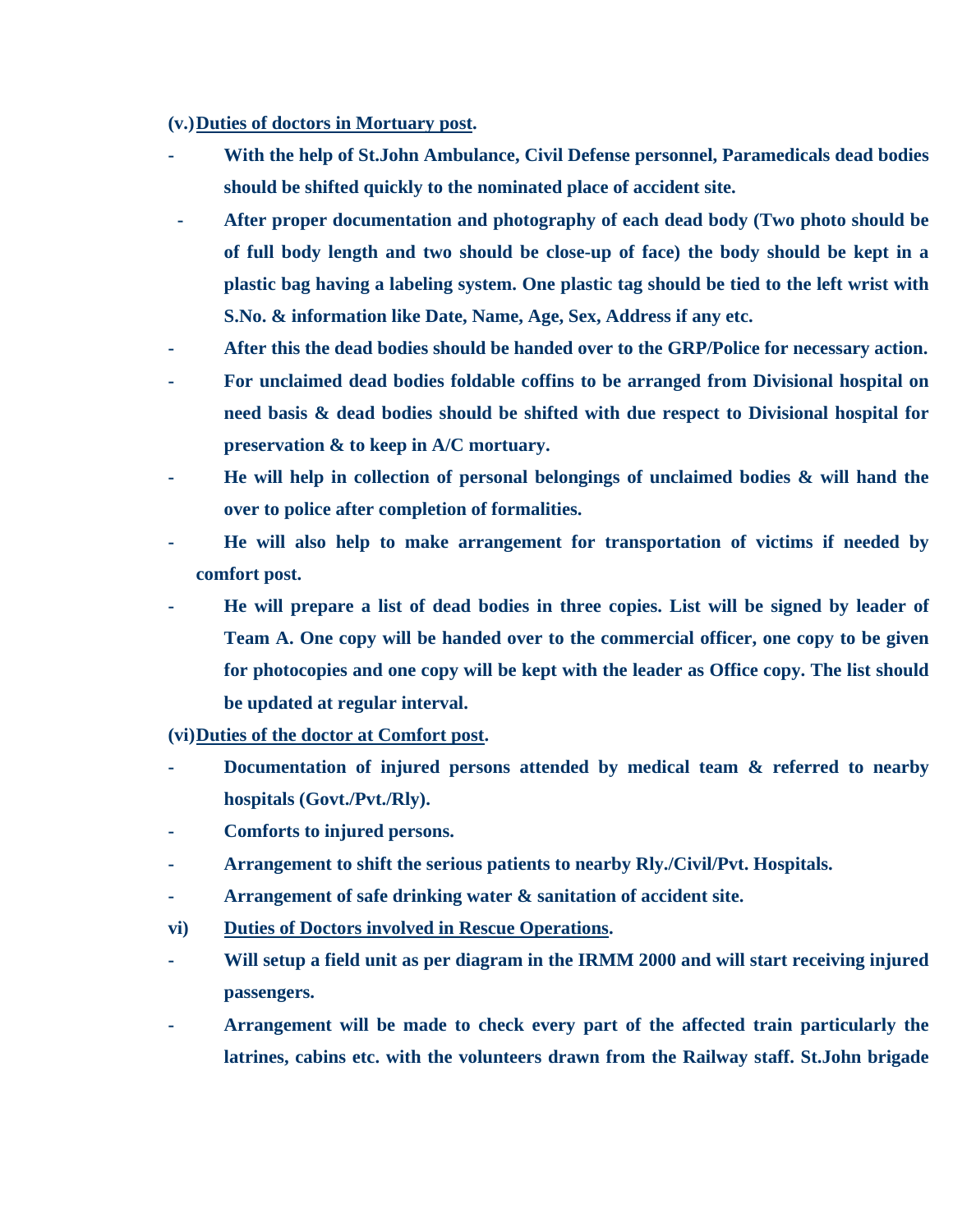**members, scout, civil defense members etc. They will move with first aid kits and badges tied in the arms.** 

**- Will announce the availability of medical team at the accident site through megaphone so that passengers are informed.** 

- The injured will be given preliminary treatment with the triage concept.
- **The dead bodies will be handed over to the doctor in-charge of dead bodies.**
- **Detailed information about injured passengers will be given to the doctor preparing the list of injured persons.**
- **Arrangement will be made for transport of the injured passengers to the nearest hospitals under the triage concept. Critically injured passengers (red) and passengers requiring immediate attention but can wait for 2-3 hours (yellow) will be transported to nearest Hospitals using ambulances / hiring taxis as per need.**
- **Affected trains driver, diesel assistants & guard will be subjected to medical examination and breath analyzer test. Enquiry will be done about their last PME also.**
- **Arrangement will be made for comfort of the passengers and injured passengers by providing tea, coffee, biscuits, breads etc. at the accident site and at the ARME.**

**- Arrangement will be made for latrine facilities at the site for passengers and staff by Health Inspectors and safaiwalas.** 

- **The CMS/Senior most will stay at the accident site till it is required. He/She will leave the site only in consultation with DRM. At that time, one medical team with one doctor and paramedical staff will continue to operate one medical centre at the site till restoration work is completed.**
- Passengers requiring first aid only (green) will be transported with the ARME when it **goes back to headquarter after relief & rescue operation.**

#### **After rescue and relief operation and coming to HQ:**

- **Proper liaison & follow up will be maintained with various hospitals in which inured passengers are admitted until patients are discharged from the hospitals.**
- **(vii) Duties of doctors deputed to visit different hospitals where injured passengers are admitted.**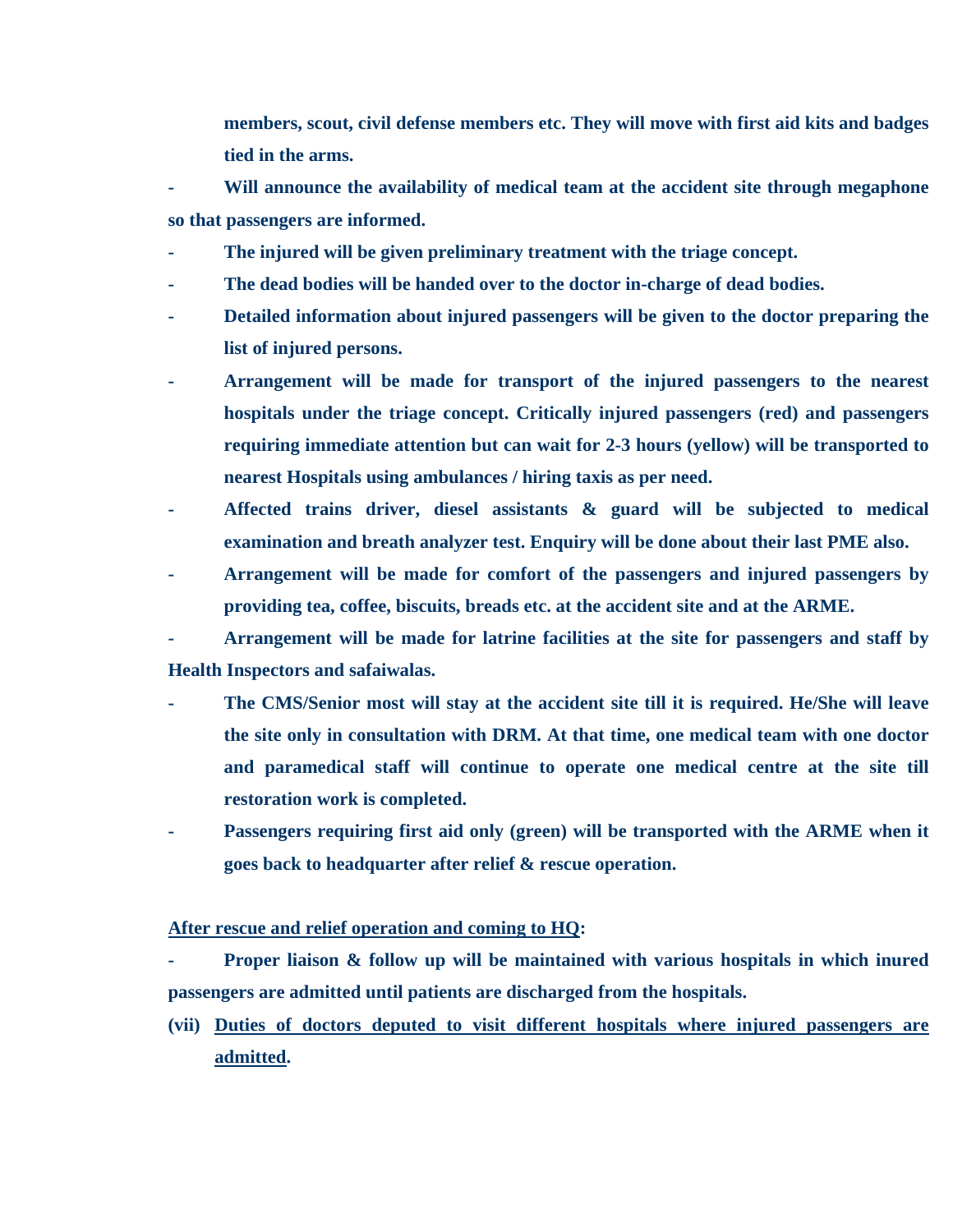**Before they leave the accident site, they should note down the DOT telephone no., mobile no. etc of the leader of the team and other doctors at site for quick communication.** 

- In case Rly. vehicle is not available they will hire a vehicle/taxi for movement.
- **At Civil / Pvt. hospital where injured persons are admitted, they should collect the following information of injured treated/ dead - Name, Age, Sex, Address, Telephone no. of relatives, Nature of injury, Condition of injured person, Brief about treatment of serious cases.**

**This information should be transmitted to the leader of Team A and Team B by using local phone.** 

- **He should make an assessment about capabilities of hospital to handle injured persons. If he feels that serious patients need to be shifted to a hospital with better facilities then he will make necessary arrangements to shift the patients.**
- From next day senior supervisor will visit the hospitals & will submit a daily progress **report.**
- **(viii) Duties of doctors of Road Mobile Van (Team C).**
- **Team will work under the guidance of the leader of Team A at the accident-site.**
- **Team will also help in transportation/shifting of seriously injured persons.**
- **(ix) Preparation of list of dead/injured persons.**
- **One medical officer will collect information from other doctors about dead/injured persons attended.**
- **He will prepare a list of dead & injured persons in three copies One for the commercial officer, one for photocopy & one as office copy of the leader of the team.**
- **8. Movement back from accident site:**

**Before departure from accident site leader of the team will inspect each & every coach specially latrines to ensure that nobody is left unattended. He will talk with Medical Officer in Control room regarding necessary arrangements to be made at the station for transportation of victims to Rly. Hospitals/Civil Hospitals/Private Hospitals. Team will take a round of all the Hospitals where injured persons are admitted/shifted and will ensure that proper care is given. Then the team will disperse after permission from I/c of the team.** 

#### **Follow Up Action:**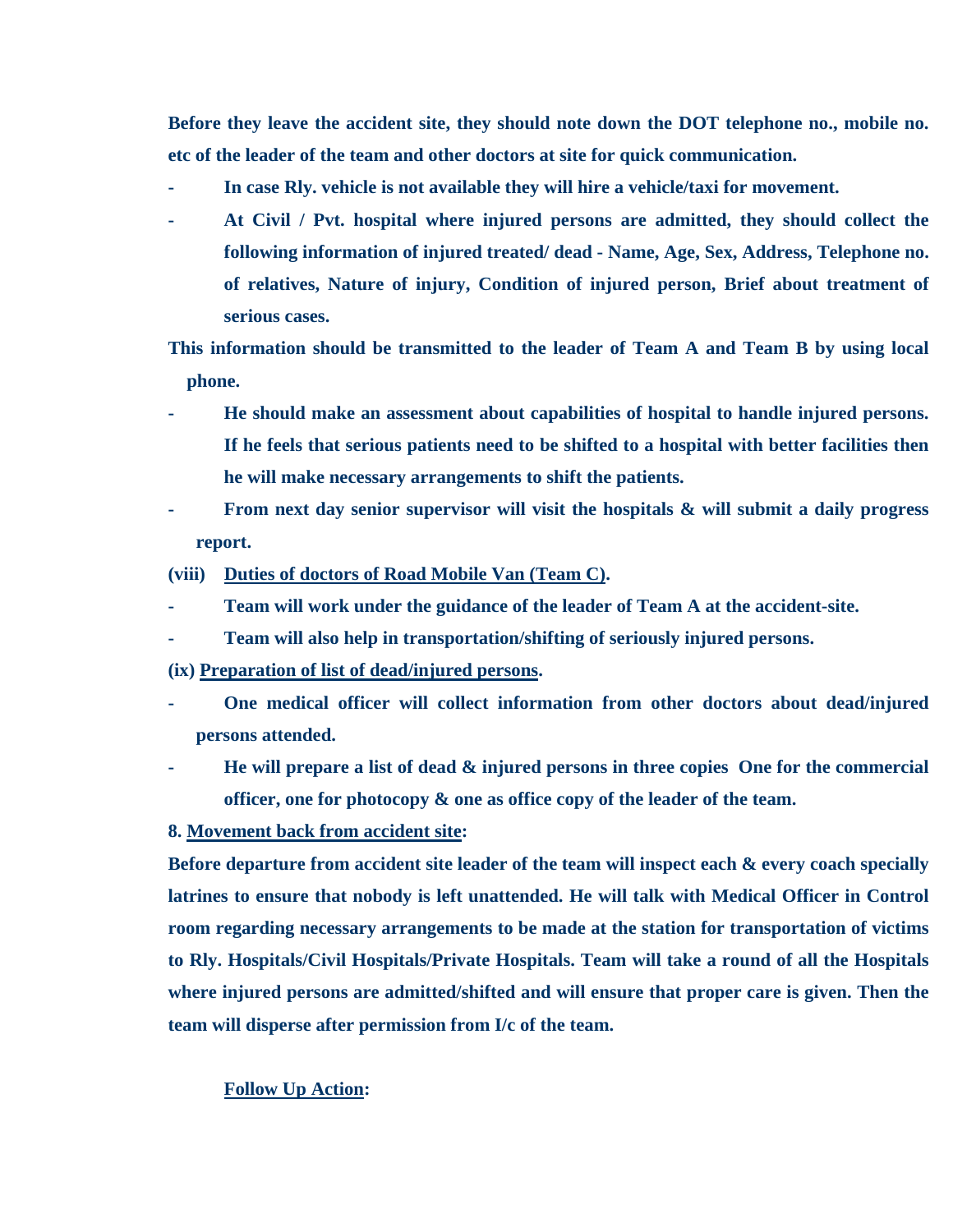**Post Disaster Information Collection System:** 

**One senior supervisor/Sr.Pharmacist should be deputed to follow up the injured referred to non-railway hospitals and a daily progress report must be submitted to CMD through CMS for one week and then biweekly. If required necessary medicines & other assistance should be provided on demand of civil medical authorities including transportation of serious patients to higher centers.** 

**9. Post-accidental ARME Inspection and Recoupment:** 

- **1. ARME I/c will check all the items and will arrange replacement of shortages just after the return of ARME from the site.**
- **2. If T & P item is lost or becomes out of order same should be DS-8ed and replacement should be made without delay.**
- **3. Items of comforts should be replaced.**
- **4. All the medicines should be checked & shortage should be replaced.**
- **5. Linen, rubber goods should be recouped.**
- **6. Documentation of all the activities should be made in the movement register of ARMV & should be signed by CMS/Senior most Doctor of TeamB (at the site).**
- **10. Short-term Safety Action Plan for Medical Department:**
- **1. Periodical Inspection of ARMV by ARMV in-charge once in a month.**
- **2. Periodical inspection of ARMV by complete team nominated by CMS In-charge with suitable counseling session of the staff once in three months.**
- **3. Full dress mock drill once in three months, for creating simulating conditions.**
- **4. Vigorous rescue & relief training to nominated staff to qualify for crack team.**
- **5. Ensure availability of updated information of non-railway facilities available on whole section in computer printed & binded form.**
- **6. 100% availability of all equipments as per guidelines issued from time to time in full working order.**
- **7. Also to include-**
- **Use of each & every equipment to be well versed.**
- **Every equipment in working order.**
- **No expiry date drugs.**
- **All rubber items to be preserved properly.**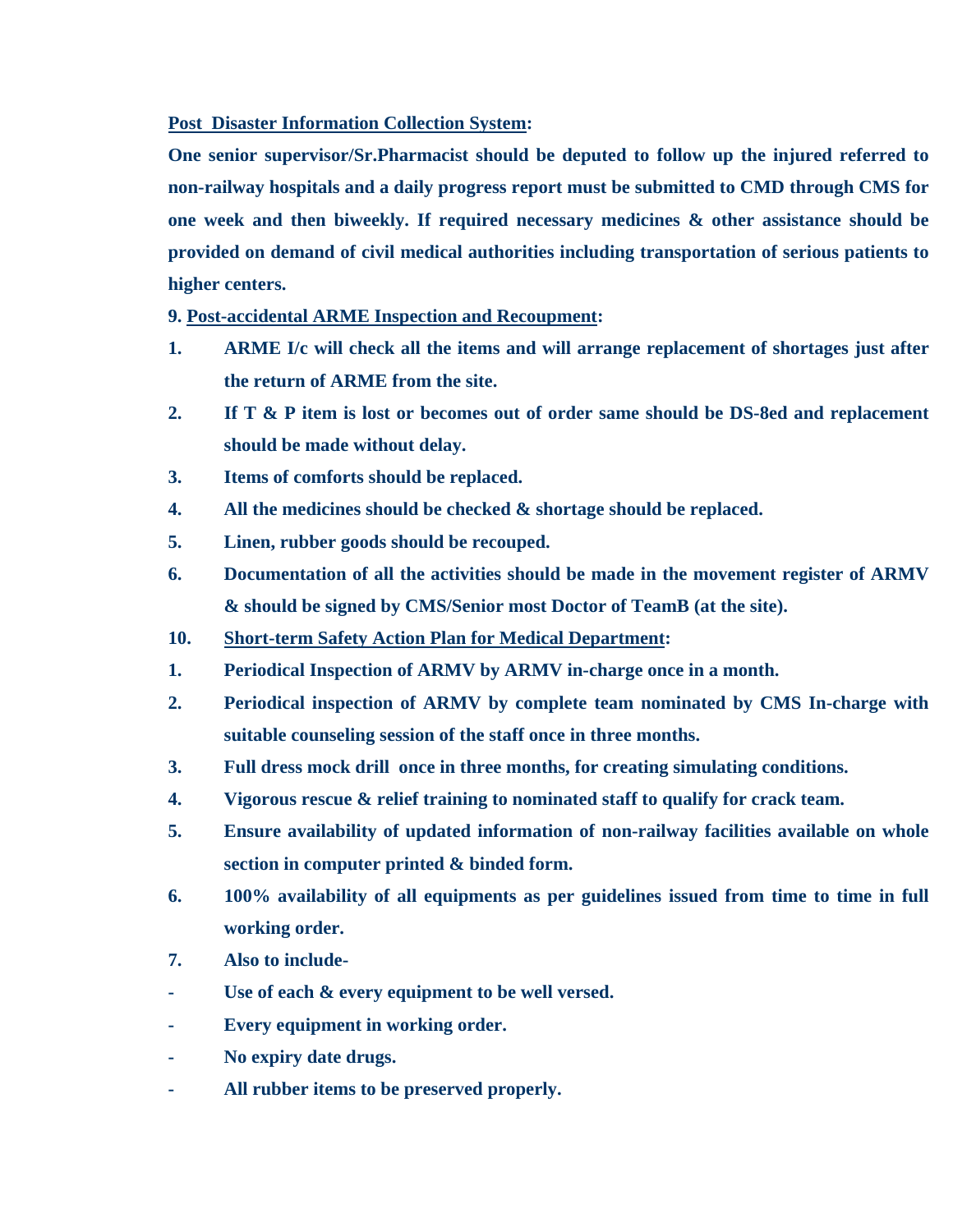- **11. Infrastructure:**
- **A. Railway facilities available:**
- **Railway Equipments:**
- **1. ARMV scale I & scale II / SPART at 100 km distance.**
- **2. POMKA.**
- **3. First Aid boxes.**

# **Hospitals & Health Units:**

- **1. Zonal/Central Hospital**
- **2. Divisional Rly. Hospital.**
- **3. Sub-Divisional Hospital.**
- **4. Health Unit/Dispensary.**
- **5. Lock up Dispensaries**
- **6. Mobile Medical Vans.**
- **B. Other facilities:**
- **1. St.John Ambulance.**
- **2. Civil Defense.**
- **3. First-aiders.**
- **C. Non-railway facilities:**
- **Civil Hospitals.**
- **Private Hospitals.**
- **Mission Hospitals.**
- **Military Hospitals.**
- **NGOs Red Cross Society, Medical Association & Councils, Lions Club, Rotary clubs, Missions, Ambulances services, Taxi Association, Home guards etc.**
- **Police services.**
- **Media.**
- **Communication.**
- **Public works.**
- **Electrical Deptt.**
- **12. Mobilization of the sources:**